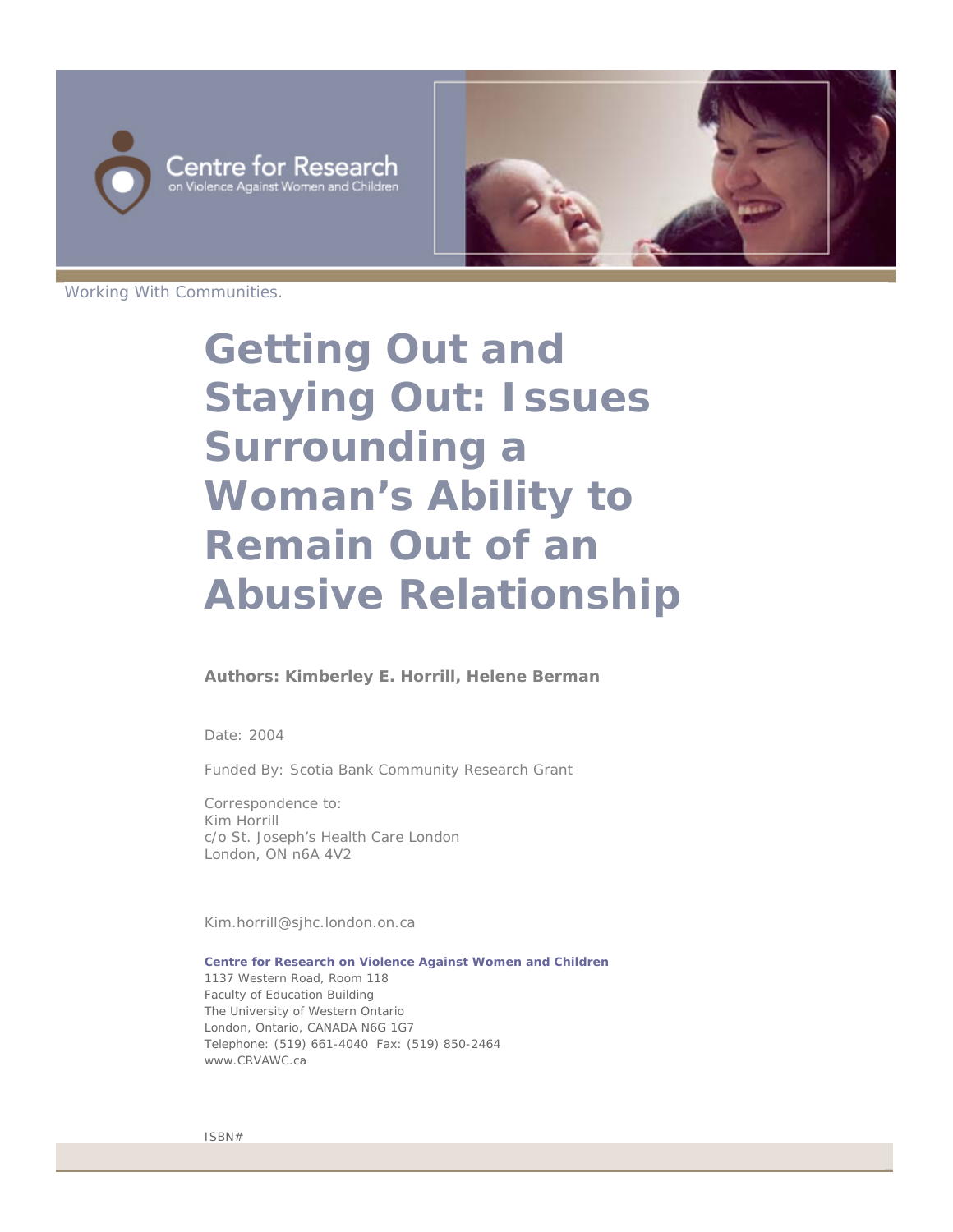### Abstract

Purpose: To examine the issues that surround a woman's ability to remain out of an abusive relationship and to illuminate the nature and degree of influence nurses have on women during and after the leaving process. Woman abuse is the leading cause of injury to women between the ages of 15 and 44 in Canada. It is estimated that 4.4 million women are battered each year in the United States. Very little research has been done with women who successfully make the transition from an abusive relationship.

Design: Descriptive, feminist narrative inquiry using a purposive sample of 10 women recruited through a newspaper advertisement reaching both rural and urban communities in a large city in Ontario, Canada.

Methods: In-depth, one-to-one, audiotaped interviews transcribed and submitted to analysis.

Findings: Remaining out of an abusive relationship was very challenging for many of the women. Four themes emerged that reflect their ability to remain out of violent relationships: (1) Rocking the Boat: A Change in Beliefs, (2) (Re)discovering self, (3) Sustaining Relationships, and (4) In Case I Fall: The Safety Net of Helping Agencies.

Conclusions: Findings from this study highlight the ongoing need to advocate for and assist women during the transition of leaving and remaining out of abusive relationships. Nurses and nursing leaders have the opportunity to support and introduce system-wide polices, such as universal screening for woman abuse, that create an environment for change and create work environments in which daily guidelines and policies promote the care of women who experience intimate partner violence.

Woman abuse is the leading cause of injury to women between the ages of 15 and 44 in Canada. It is estimated that three in ten Canadian women are assaulted by their partners annually (Statistics Canada, 1993). An estimated 4.4 million women in the United States are abused by an intimate partner each year (Campbell, 1998). The costs to society are staggering. In terms of economic costs, the Ontario government currently spends an estimated three to five billion dollars per year on medical and legal expenses alone (Statistics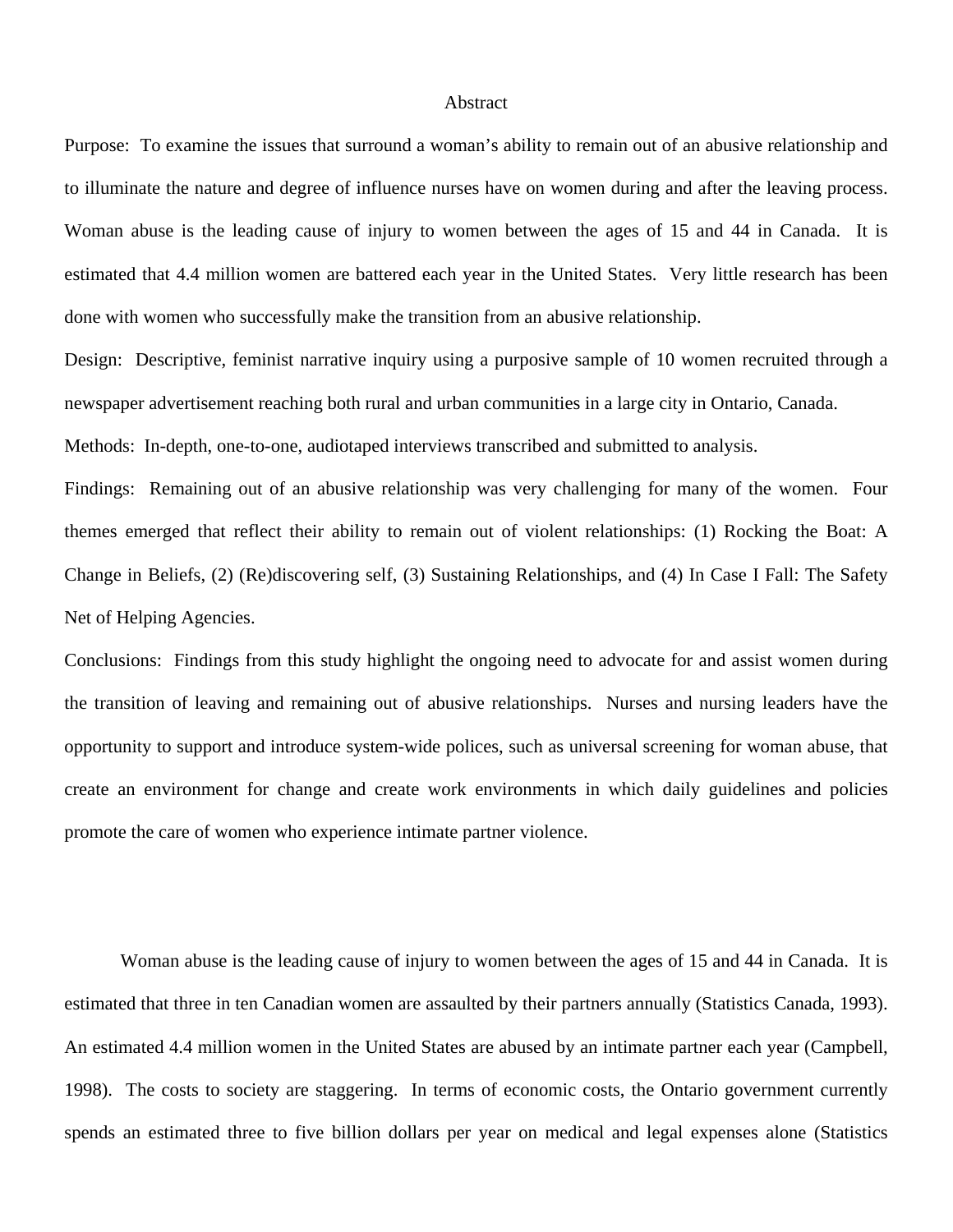Canada). Many businesses forfeit millions of dollars in lost wages and non-productivity each year (Statistics Canada). The physical, psychological, emotional, and financial costs to women and their children are immeasurable. Woman abuse results in acute and chronic health problems, substance abuse, homicide or suicide (Campbell; Herman, 1992).

During the past fifteen years, much attention has been given to the problem of woman abuse. As a result of this increased awareness, many programs and services have been established to respond to the needs of this population. In recent years, research has focused on the battered woman in two spheres: (1) living and remaining in an abusive environment (Kirkwood, 1993; McMurray & Moore, 1994; Varcoe, 1996); and (2) life immediately after leaving the abusive partner (Campbell, 1992, 1998; Farrell, 1996; Merritt-Gray & Wuest, 1995, 2001). Many barriers have been identified that prevent women from leaving abusive relationships. These barriers include lack of economic resources, cultural imperative for a two-parent family, religious beliefs, an increased vulnerability to stalking and homicide, an overburdened court system, and society's subtle blaming of the women who are abused (Ulrich, 1998). Yet, very little research has been done that examines the complex factors that contribute to the ability of women who have left abusive relationships to remain out and live violent-free lives.

Further, there is limited knowledge concerning how women's interactions with nurses affect their ability to stay out of the relationship. Ulrich (1998) observed that women who leave or end the violence in their lives are success stories from which all women and health professionals can learn. Nurses outnumber any other health care professional and, in acute care settings, have 24-hour interactions with women. As a result of this proximity, they are in a unique position to listen to the stories described by women who have experienced violence. Nurses are increasingly present in all sectors of health care, providing an opportunity to seek solutions and strategies for women in ending the violence in their lives.

The purpose of this study was to examine the issues that surround a woman's ability to remain out of an abusive relationship. The research questions that guided this study were: "Why are some women able to stay out of abusive relationships after leaving?" "What external and internal structures exist that help them,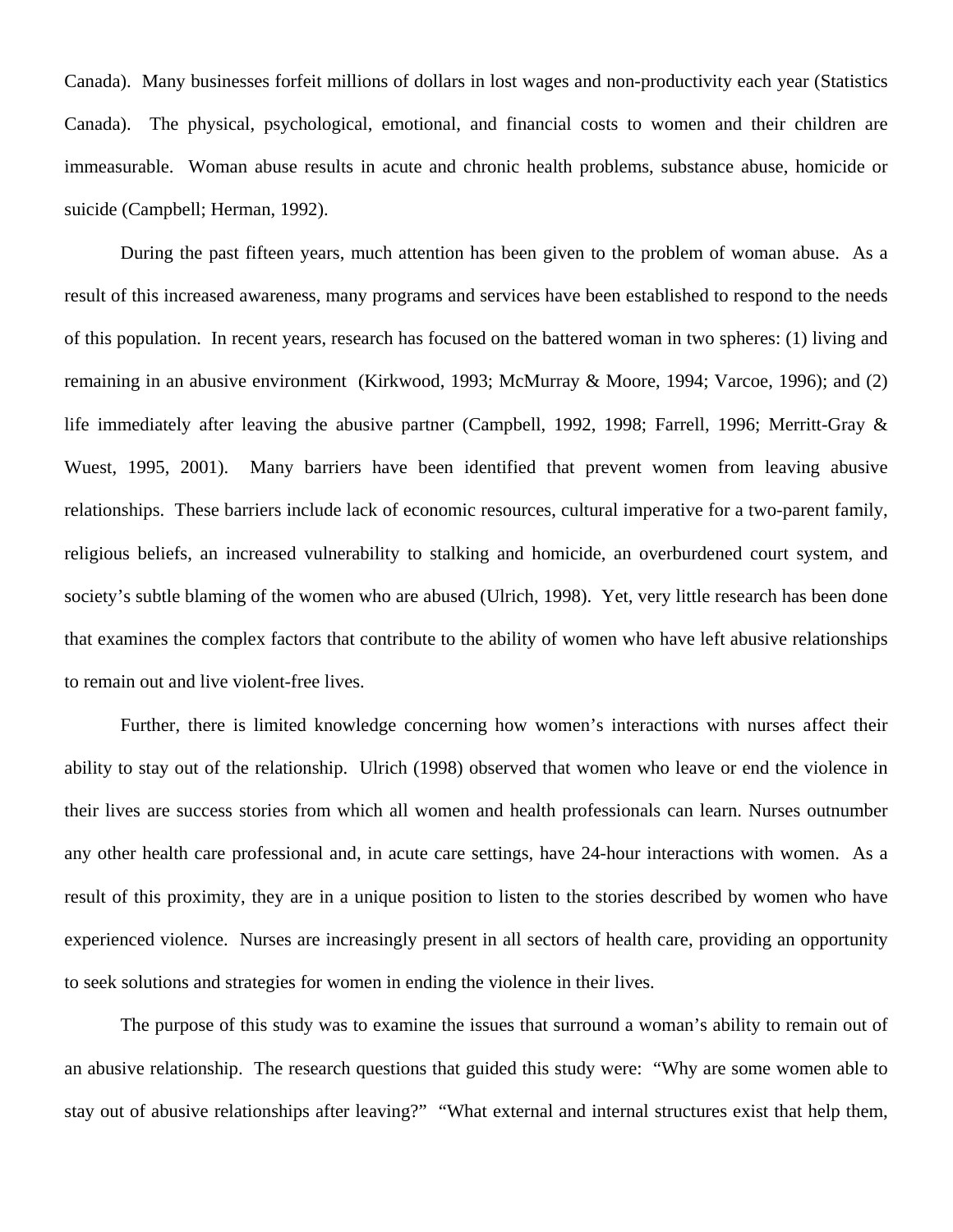or conversely, that impede the process?" In addition, the study examined the extent to which nurses influence women's decisions during and after the leaving process.

# Background

The past 20 years has been a period of awakening, innovation, and growth in the field of violence against women around the world (Edleson & Eisikovitis, 1996). Public policies have been developed, shelters have been built, domestic violence programs implemented, and court systems designed specifically to address the needs of battered women and their children. How to take advantage of all we have learned in these past 20 years and provide intervention and prevention strategies for women is now of current interest to activists, researchers, and practitioners (Edelson & Eisikovitis).

Although much of the early research on woman abuse was conducted with samples of predominantly white Anglo-Saxon women (Campbell, 1989a), research with Aboriginal Canadian women (Dumont-Smith, 1995), pregnant Hispanic women (Torres, 1998), Native American women, (Bohn, 1998), and migrant farm workers, (Rodriquez, 1998) has also emerged in the last five years. This research is vital in understanding the religious and cultural barriers women face in leaving their abusers. Dutton (1992) explained that without a better understanding of the individual and social context of battered women, it will be very difficult to understand different strategies used by women to escape the violence. Although, the strategies used by abused women to remain out of abusive relationships have seldom been studied, recent research reveals that women rely on both external resources, such as social agencies, and internal resources related to self, in leaving their partners (Ulrich, 1998; Landenburger 1998; Wuest & Merrit-Gray, 1999, 2001).

Economic instability has been identified as one of the most influential factors preventing women from leaving abusive relationships (Frisch & McKenzie, as cited in Ulrich, 1998). For women who work outside the home and for those who do not, economic losses associated with leaving can be crippling (Campbell, 1998; Ulrich, 1998). The loss of belongings, home, salary, health and dental benefits are examples of the burden a woman must carry with her the moment she leaves.

In a Midwest U.S. study (Ulrich, 1989a) of women who returned to their abusers, 44 % of the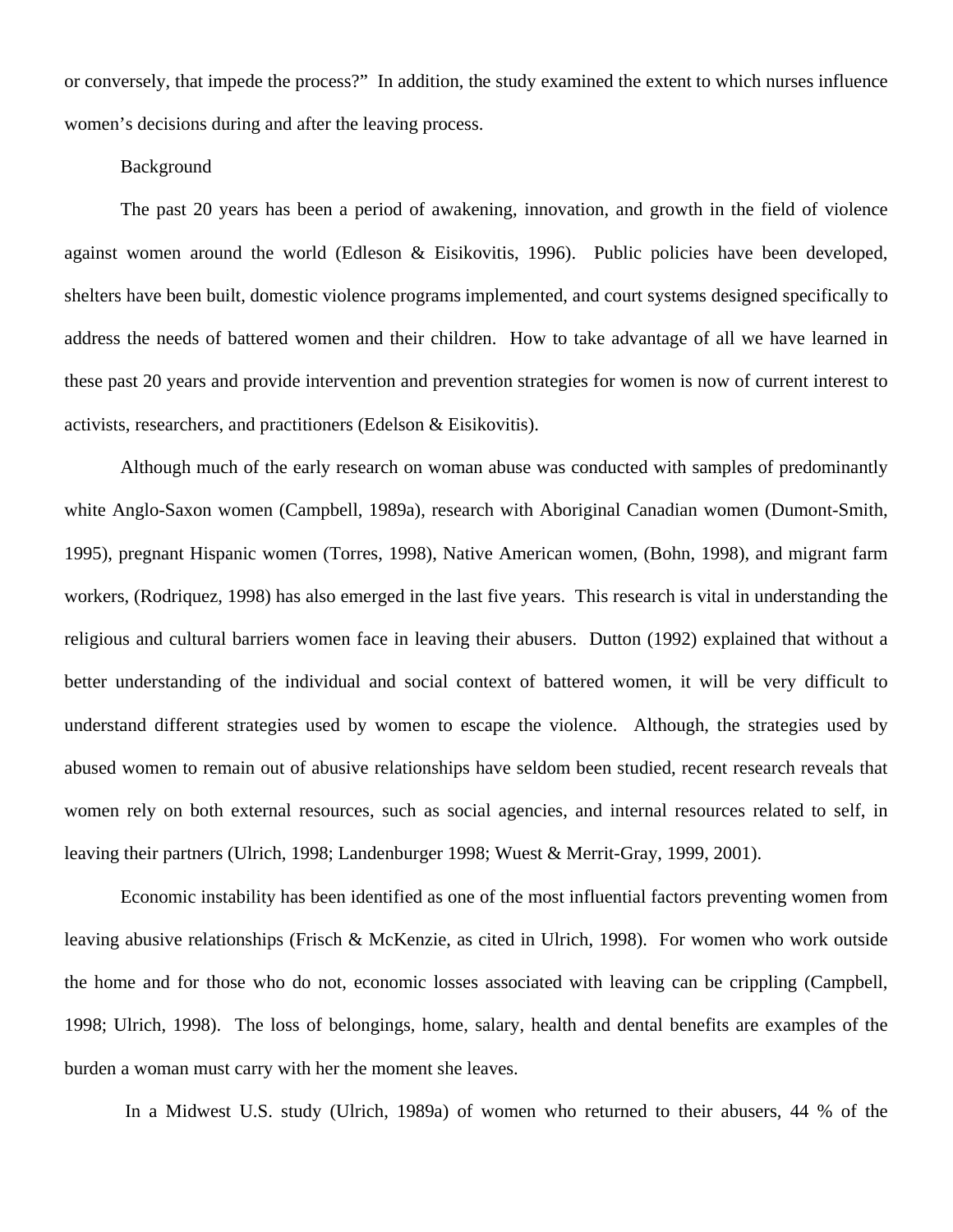participants indicated they had returned because of relationship ties. These women cited difficulties filing charges, obtaining restraining orders, leaving a relationship in which they had invested much time, and lack of confidence in finding another relationship as reasons for returning to their former partners. Similarly, in a qualitative study of 15 Anglo American and 15 African American women that examined the experience of terminating an abusive relationship, Moss, Pitula, Campbell and Halstead (1997) found that commitment to the relationship was the strongest barrier to leaving but women did not identify this until months or years after leaving. Several women spoke about how their childhood fantasies of meeting a man, falling in love, and having a "wonderful life" were key factors that kept them in their relationships.

Women's experiences with previous attempts at leaving may also influence a woman's decision to leave in terms of personal safety and security (Ulrich, 1991). A woman's personal safety may be in jeopardy after leaving and, in fact, abuse may escalate at this time (Campbell, 1992, 1998). An increased risk of stalking, threats, bullying, property damage, and homicide have been documented as a result of the woman leaving (Campbell, 1992, 1998; Kirkwood, 1993).

Lack of support from family, friends, and co-workers has also been identified as a barrier to leaving and a reason for staying (Ulrich, 1989). Within the context of intimate partner violence, women become increasingly isolated from family and friends. Subtle blaming of women for the violence in their lives and for remaining with their abuser contributes to their isolation (Ulrich, 1998). The stigma experienced by women in abusive relationships is derived in part from the abuse, but is compounded by the blame others attribute to her for causing the abuse (Landenburger, 1993; Ulrich 1998). Ultimately, the stigma associated with abuse results in a woman not talking to others about her situation and to a loss of self-esteem, described by many women as a feeling of emptiness, worthlessness, and emotional paralysis (Landenburger, 1989, 1998; Herman, 1992; Moss, Pitula, Campbell, & Halstead, 1997). At the extreme, self-loathing results from terror, isolation, forced dependency, and intermittent rewards (Herman). Negative responses from social agencies have also been identified as barriers to leaving abusive partners (Moss, Pitula, Campbell, & Halstead, 1997). In many cases, there may be more institutional support for women to remain in the relationship rather than to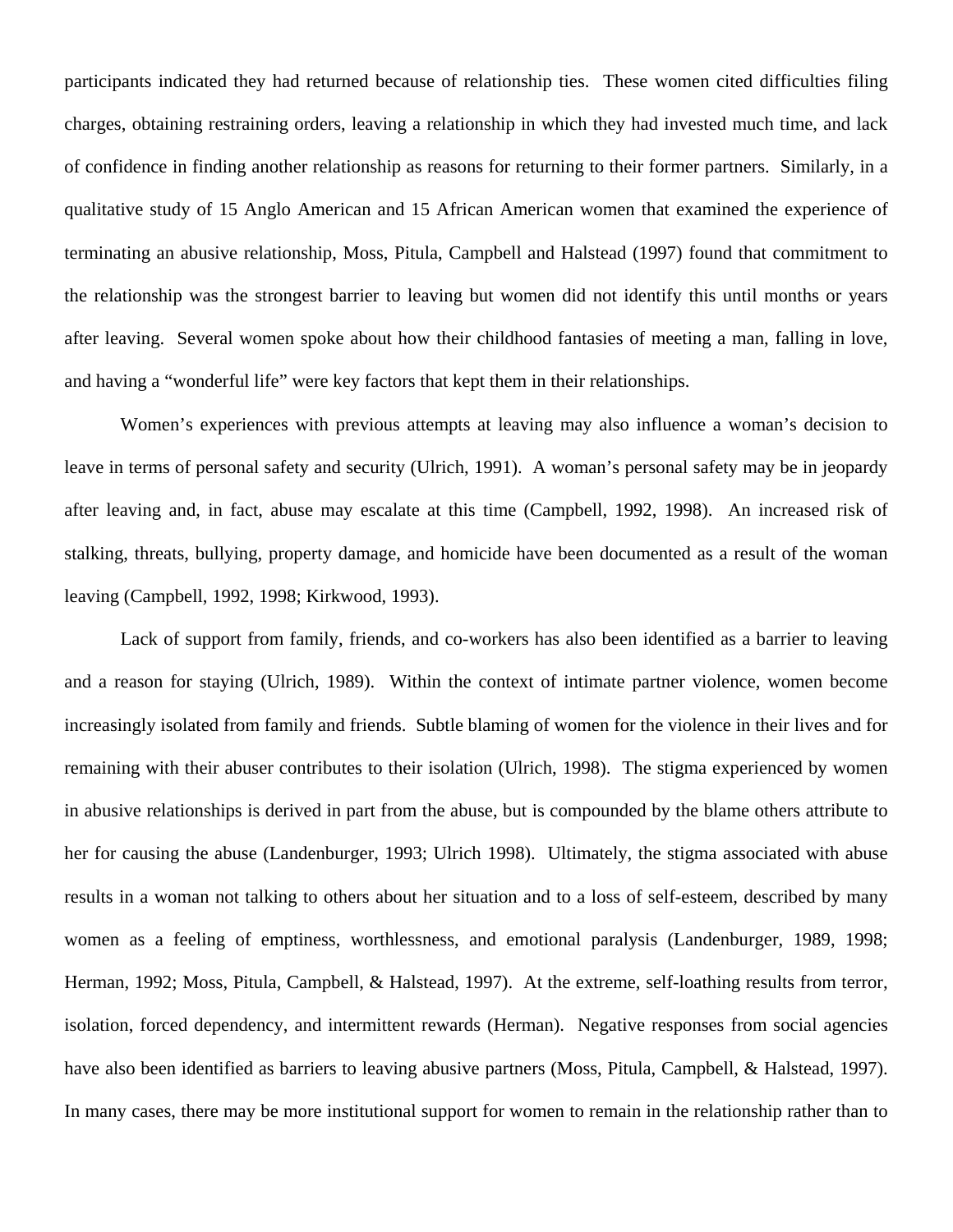leave. For example, restraining orders that are not enforced, delayed court dates, and lack of child support are commonly cited as deterrents to leaving an abusive relationship (Moss, Pitula, Campbell, & Halstead; Ulrich, 1991, 1998).

 There is general agreement that the issues surrounding leaving and remaining out of abusive relationships are complex (Ulrich, 1991; Merritt-Gray & Wuest, 1995; Moss, Pitula, Campbell, & Halstead, 1997). In a feminist grounded-theory study of battered rural women, Merritt-Gray and Wuest (1995) found abused women to be survivors, not passive victims. Using data collected from interviews with 13 rural women, the researchers proposed a framework that described the process of leaving. The interplay between these phases, the component of time, and the presence of key social conditions were found to influence how a woman prepares for the third stage, "not going back".

Several investigators have suggested that change in self is associated with leaving and remaining out of the relationship. Mills (1985), Ulrich (1991), and Merritt-Gray and Wuest (1995) all identify a change in self-concept as a major factor in a woman's ability to leave and remain out of an abusive relationship. In Wuest and Merritt-Gray's (1999) feminist grounded theory study of 14 rural women, "reclaiming self" was identified to be the central social psychological process that helps women sustain the separation process and remain out of abusive relationships.

Although much has been written about the need for violence awareness, assessment, documentation, and intervention, less is known about the role nurses play in prevention, and the influence they have on women's decisions during and after the leaving process. Most of the nursing research related to woman abuse has focused on clinical areas traditionally considered to be the "key" contact areas for battered women – emergency departments, critical care, orthopedics, and mental health (Campbell 1989a, 1998; Diennemann et al., 1999; Grasely et al., 1999; Hotch, Grunfeld, Macket, & Ritch, 1996). In no studies has the role of the nurse in primary health care settings, including public health and community health, been examined.

While there are many domestic violence programs throughout North America, Varcoe's (2001) recent ethnographic account of emergency room nurses addressed the ongoing challenge of translating research into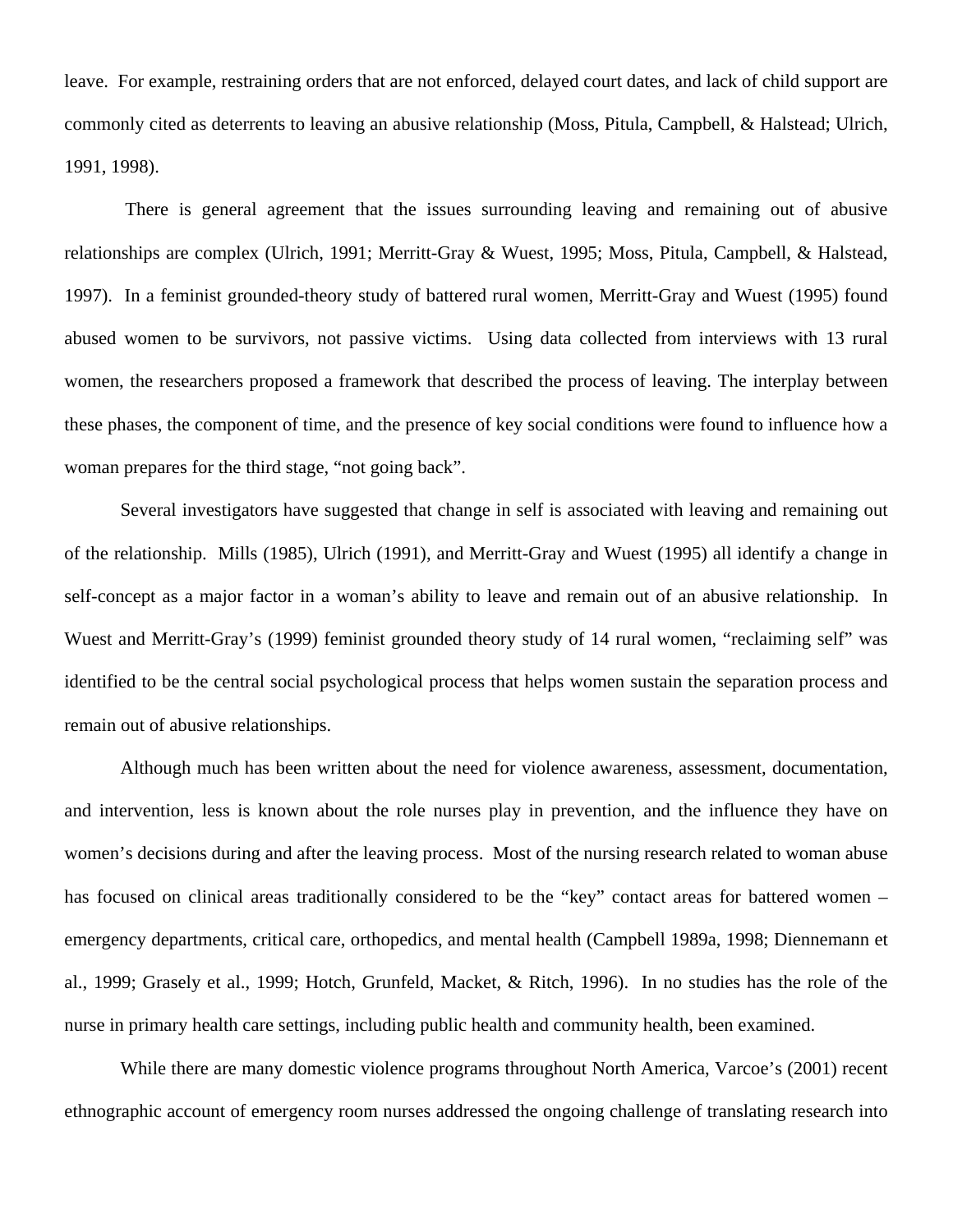practice. Varcoe's study revealed that abuse continues to be obscured in nursing practice where a focus on physical injuries, rapid patient processing, and stereotypical thinking about woman abuse dominate. "The response of the health-care system to violence against women has been characterized by failure to recognize abuse and by negative attitudes and responses" (Varcoe, p. 96). The health effects of woman abuse have become the focus of study for many nurse researchers (Campbell, 1998; Boyd, 2000).

In summary, research on the process of leaving and remaining free of an abusive relationship is emerging but more work is needed to understand the issues surrounding women's abilities to remain out of abusive relationships. Whether nurses assist women to remain out of abusive relationships and how this occurs is also not well understood.

## Method

A qualitative, descriptive study, informed by feminist theory and the use of narrative to access women's stories of remaining out of an abusive relationship was conducted. From a feminist perspective, intimate partner violence can best be understood as an issue of power and control (Hall & Stevens, 1991; Campbell, 1998). Feminist scholarship gives primary importance to women's subjective experiences and is committed to the development of knowledge that may have the potential for emancipation and empowerment (Berman, 1999). Lather (1991) suggested that encouraging transformation through self-reflection and a deeper understanding of self is a goal of critically grounded research.

The use of narrative ways of knowing is very compatible with feminist scholarship. Women try to make sense of what has happened to them through their stories. In telling stories about their experiences, women reveal insights about cultural and societal beliefs, and shed light on how larger social, political, or economic issues alter their everyday experiences. Narratives are not simply telling what has happened but constructing meaningful totalities out of scattered events (Mishler, 1986).

## Sample

The purposive sample consisted of 10 women over the age of 20 years who had been free of intimate partner violence for over two years and had encountered the health care system with respect to the abuse.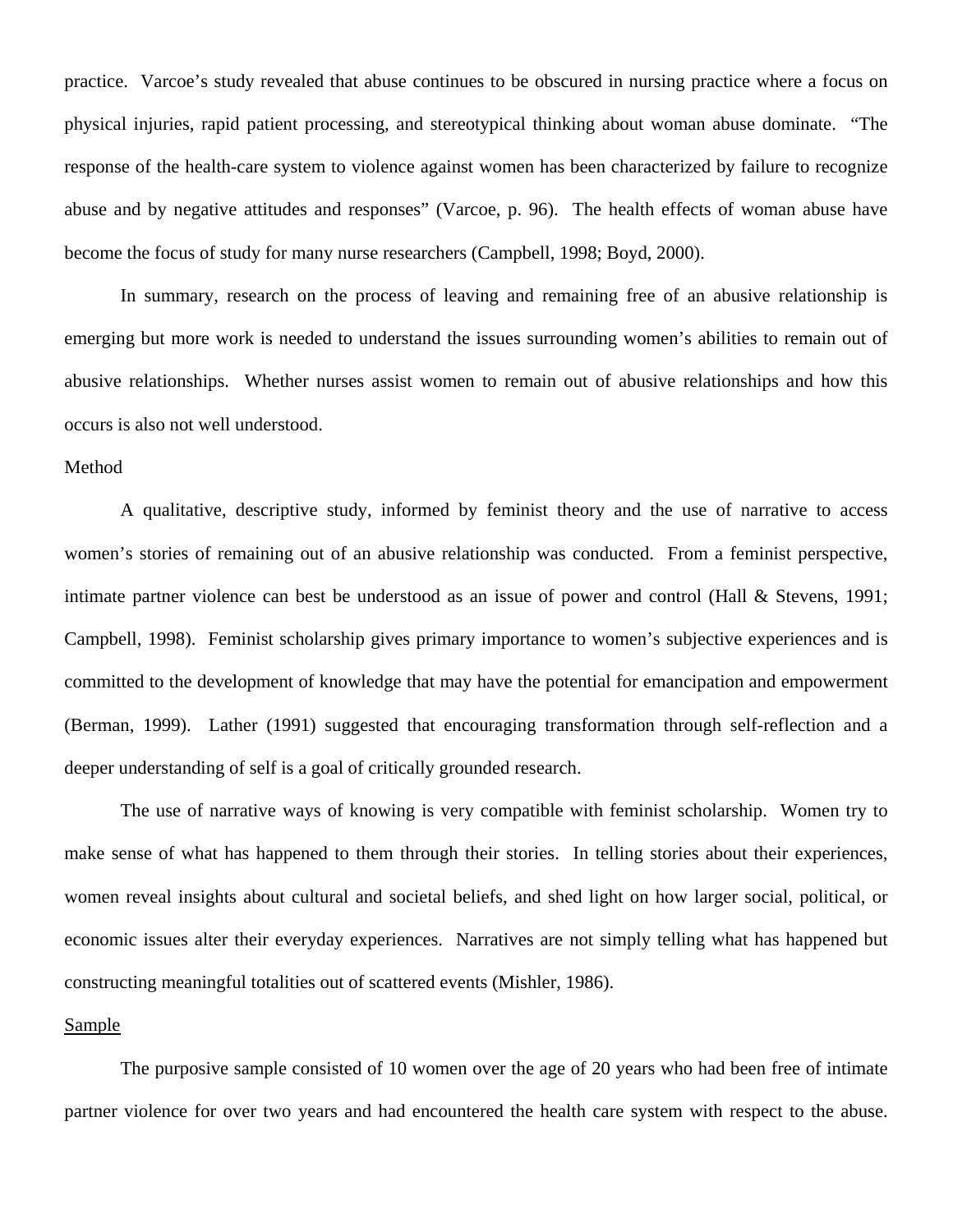Intimate partner violence was defined broadly to include physical, psychological, financial, and sexual abuse. Participants ranged from 22 to 50 years of age with one participant age 70. All of the women were of Canadian or Euro-Canadian ethnicity and all were English speaking. The study participants' educational backgrounds consisted of: high school  $(n=2)$ , community college  $(n=5)$ , and university degree  $(n=3)$ . Seven of the participants had children. Participants experienced a range of physical, psychological, sexual, and financial abuse. Nine of the women experienced both physical and psychological abuse; two of the participants suffered sexual abuse; and half of the women experienced financial abuse. The length of time the women were in the relationship ranged from 1.5 to 28 years. The length of time out of an abusive relationship ranged from 2 to 10 years ( $M$  = 4.8). Three of the participants were involved in more than one abusive intimate partner relationship.

Participants were recruited primarily through an advertisement in a widely distributed local newspaper. A number of strategies were used to obtain a culturally diverse sample. These included placing advertisements in clinics, family physician offices, and drop-in centres in culturally diverse areas of the city, and seeking referrals from key contacts at women's shelters and community agencies. Although interest was expressed in the study, these efforts did not result in the participation of women from these groups.

## Data Collection and Analysis

An in-depth, one-to-one, audiotaped interview lasting 45-75 minutes was conducted with each woman and demographic data were obtained. Open-ended questions were used to elicit the women's narratives about the structures that helped them in leaving and staying out of abusive relationships. Eight of the interviews took place in a private office, in a hospital setting, while the remaining two took place in the women's homes. During the course of the interviews, it became apparent that the women needed to present their experiences in an ordered or sequenced fashion beginning with when they met their partners, when the abuse began, and the nature of the abuse. Therefore, the interview questions were modified to include questions about the nature of the abuse to allow the women to place the abuse within a context they could describe. Interviews were transcribed verbatim.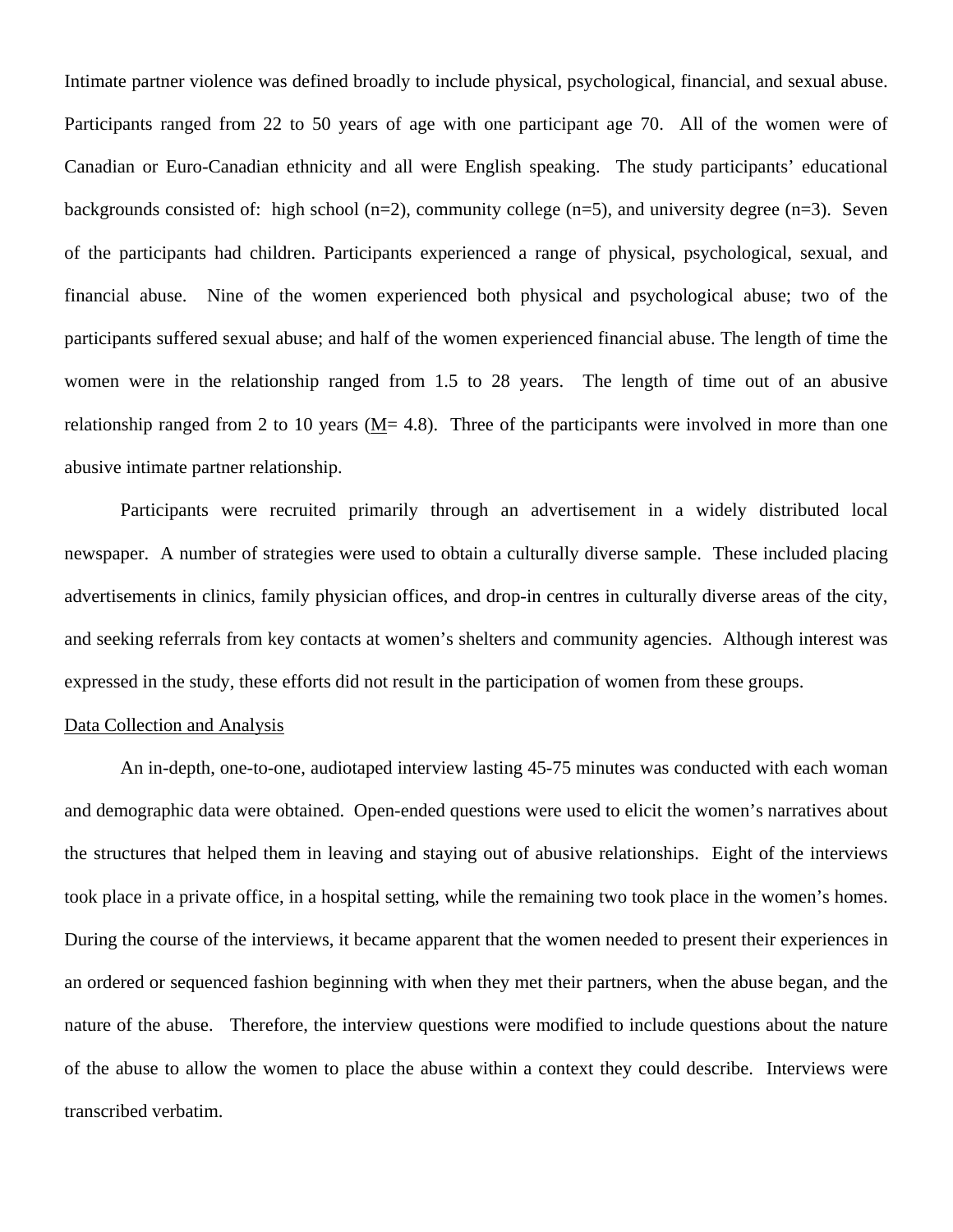Transcripts of the narratives were analyzed using an approach described by Mishler (1986) and Reismann (1993). The purpose of narrative analysis is to reconstruct the participant's interpretation of their experiences and then to classify those experiences into themes (Rosenthal, 1992). The process consisted of: (1) reviewing the audiotapes and memos made about the interviews, (2) transcribing, (3) reading transcripts, and (4) coding for categories and themes. The analysis of the narratives, sampling, and interviewing took place simultaneously. All of the women were contacted by phone at a later date and were asked to verify some parts of their narratives to be sure that the interviewer had interpreted their stories in the way they had been intended. Pseudonyms have been used in reporting the findings in order to protect participant identity and maintain confidentiality.

## Findings

All of the women described leaving as a process that occurred over time and not a single event. Much of the energy needed to leave the relationship was still required by the women when interviewed, as they continually tried to understand their past and present lives, raise their children, and move on with their lives. The following four themes that reflect the participant's abilities to remain out of violent relationships emerged from the data: (1) Rocking the Boat: A Change in Beliefs; (2) (Re)discovering Self; (3) Sustaining Relationships; and (4) In Case I Fall: The Safety Net of Helping Agencies.

#### Rocking the Boat: A Change in Beliefs

Half of the women in the study did not label their situations as abusive until someone pointed it out to them. For many, the abuse was unlike typical media portrayals of violence against women, but included psychological and financial forms of abuse. Inaccurate representations of abuse had shaped the women's beliefs about what they thought "real" woman abuse was. When media and family members inaccurately defined woman abuse as only "physical" in nature, the women often felt isolated and lonely. Several of the participants believed that the treatment received from their ex-partners was a common and accepted feature of male/female interactions. Two of the youngest participants in the study described their feelings of helplessness and isolation. These women stated that they did not know where to go for help because they did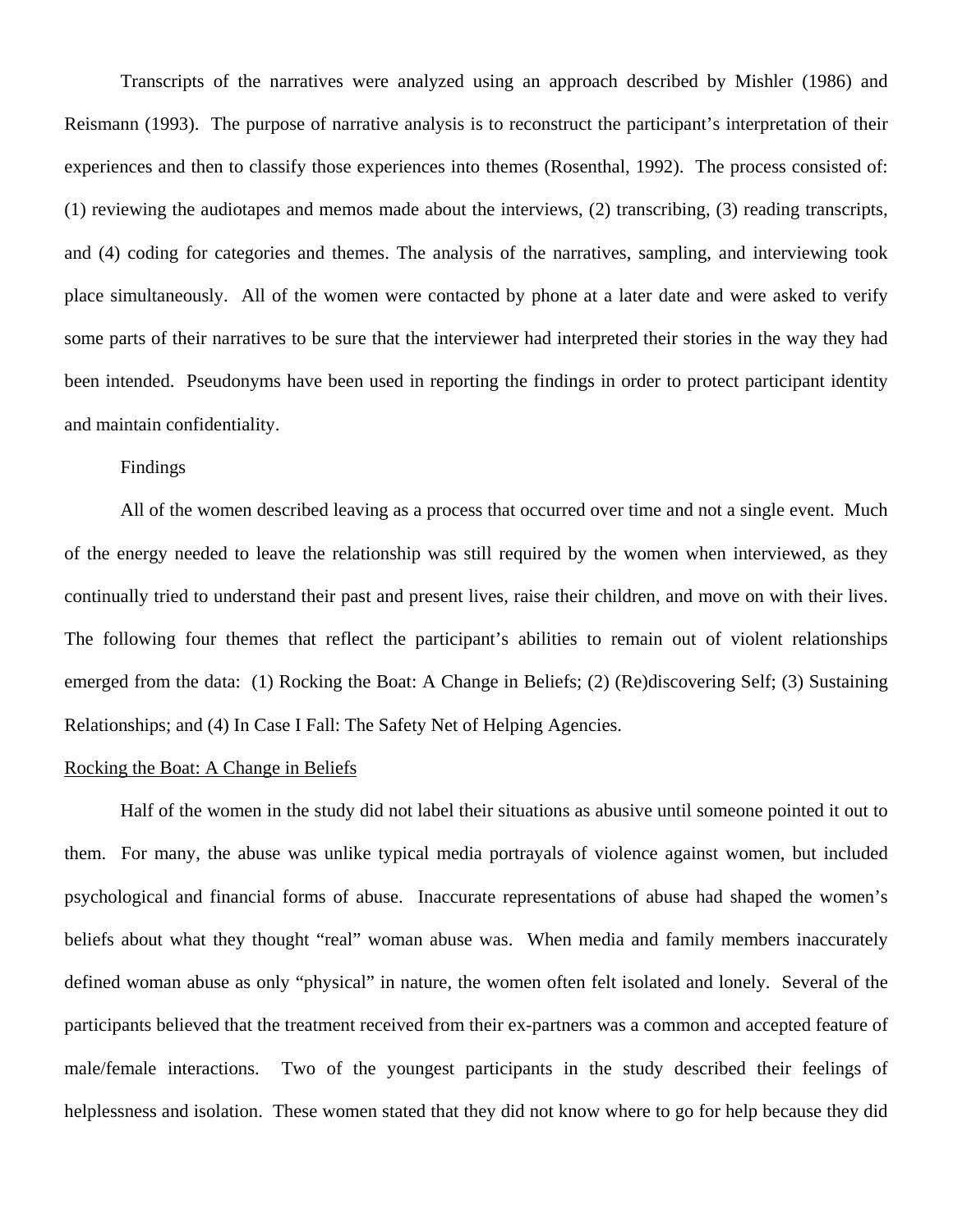not see themselves as "battered" women. Because they were not married and did not have children, they felt that resources, such as shelters, were not intended for them. They described encounters with friends and family members who did not take their situations seriously or affirm their experiences because they did not fit the predominant stereotype of "the battered wife". Not only did they not see themselves as "battered", but neither did anyone else.

For twenty-eight years Jennifer lived with an emotionally abusive husband. It was not until her family physician pointed out to her that her husband's behaviour was abusive that she realized there was more than one kind of abuse. She stated: "It was her that brought it to my attention that there was more than one form of abuse, because up to that point I didn't think I was being abused. I thought that this is just the way it is." Once Jennifer was able to identify her situation as abusive, she could accurately account for her experiences and justify the fear and anger she experienced. The general view that 'this was just the way it is' was also reported by some of the other women. Evelyn, age 70, had been out of an emotionally abusive relationship for six years. She was married for 24 years and described how she became increasingly isolated from family and friends over the years because of her husband's "strange behaviour". She thought, "This is how it is". Evelyn needed a deeper understanding of the abuse she suffered. She sought counseling at a centre for abused women and, ultimately, was able to understand that her husband's behaviour was controlling, intentional, and abusive.

Recognizing the intentionality of the abuse and realizing that the abuser's behaviour was highly controlled rather than random helped some of the women put the violence into a context they could understand. Tina, age 25, was in an abusive relationship for three years. She defined her partner's behaviour as abusive when she recognized the intentionality of his actions and that these actions were deliberate.

Although these women did not initially identify abuse as part of their lives, each gradually came to understand that their relationships, were, in fact, abusive. This realization changed their belief systems about intimate partner relationships forever. Although their beliefs had started to change prior to leaving, the women's understandings continued to evolve and provided a source of strength and resolve to remain free of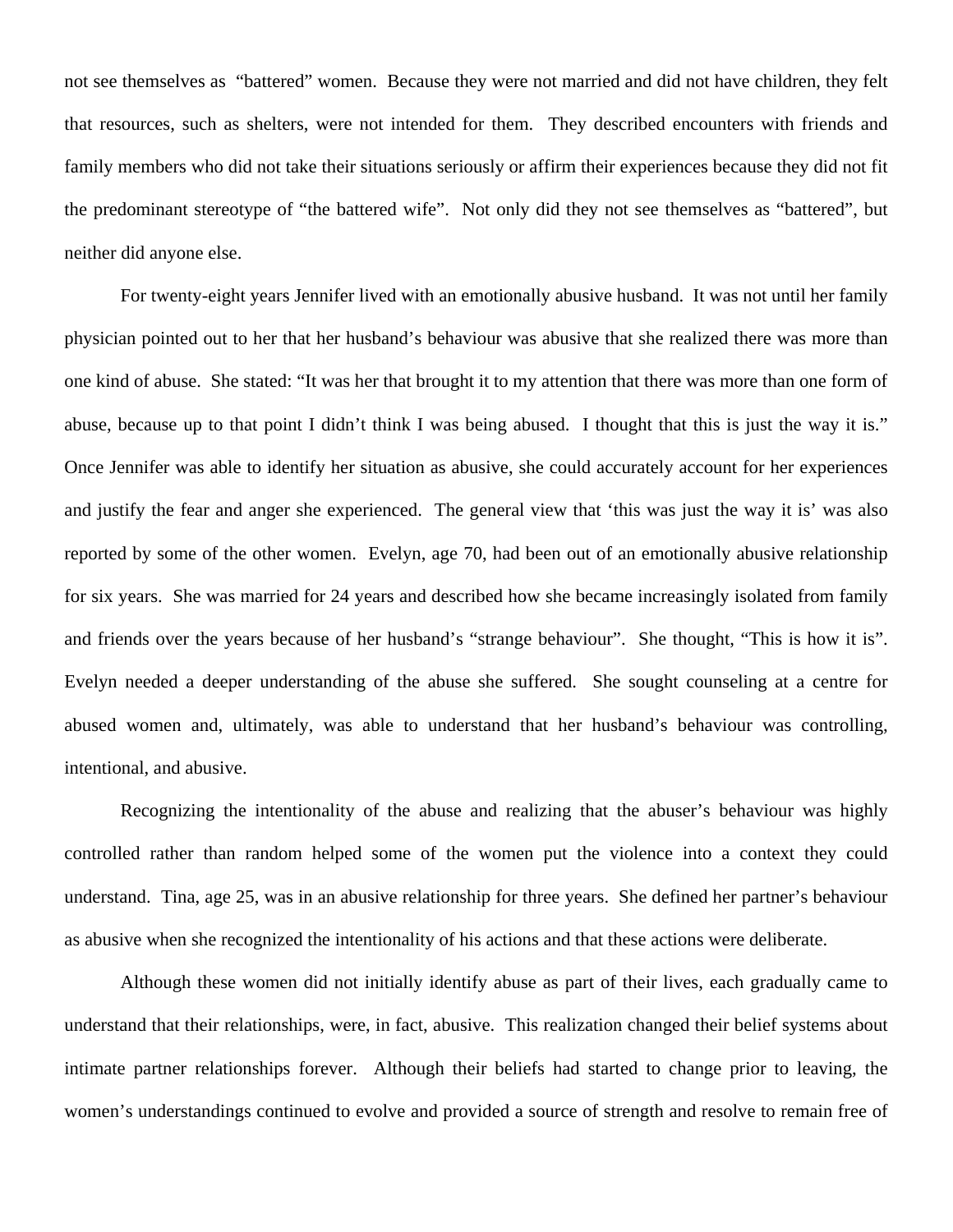intimate partner violence.

 Rejecting the Cinderella Principle – not fitting the stereotype. Many of the married woman in the study felt they were committed to their partners for life when they took their wedding vows. Feeling love for their abuser despite his behaviour was a common theme among the participants. Women's notion that a partner will protect them and make all their dreams come true is what we have called the "Cinderella Principle". Interestingly, it was the younger women in the study who were more likely to embrace this ideal. Three of these women left home to escape abusive childhoods, hoping that an intimate relationship would provide a loving and trusting environment for them, only to realize that they had entered an abusive relationship.

Tina described her feelings of vulnerability following the deaths of both her father and stepfather.

It never really turned physical until my dad died and my step-dad was also killed the same summer. So after that, there was really no men around, and I'm an only child ... it kind of left me vulnerable, where this was the only man left in my life....Somebody needed me for a change, instead of me needing my parents or whatever, somebody needed me.

With the passage of time and the opportunity to reflect on their lives, the women who were looking for a protector or 'prince charming' came to the understanding that they were raised like millions of other young women - they needed to be partnered with a man in order to attain social respect, as well as emotional and economic security. At the end of our interview I asked Linda, age 27, if there was anything else she wanted to add to her story of leaving and remaining out of violent relationships. Her response was formed as advice for other women. "Don't jump into relationships right away. Like don't think this is the prince that came to save me. Because it just could be a prince in disguise. That's what I look at with my second husband."

The internalization of a society's imperative to be partnered in a heterosexual relationship had an impact on almost all of the women in the study. Discovering that these stereotypes were, in fact, wellentrenched myths in our culture, the women could understand the role these beliefs played in getting out of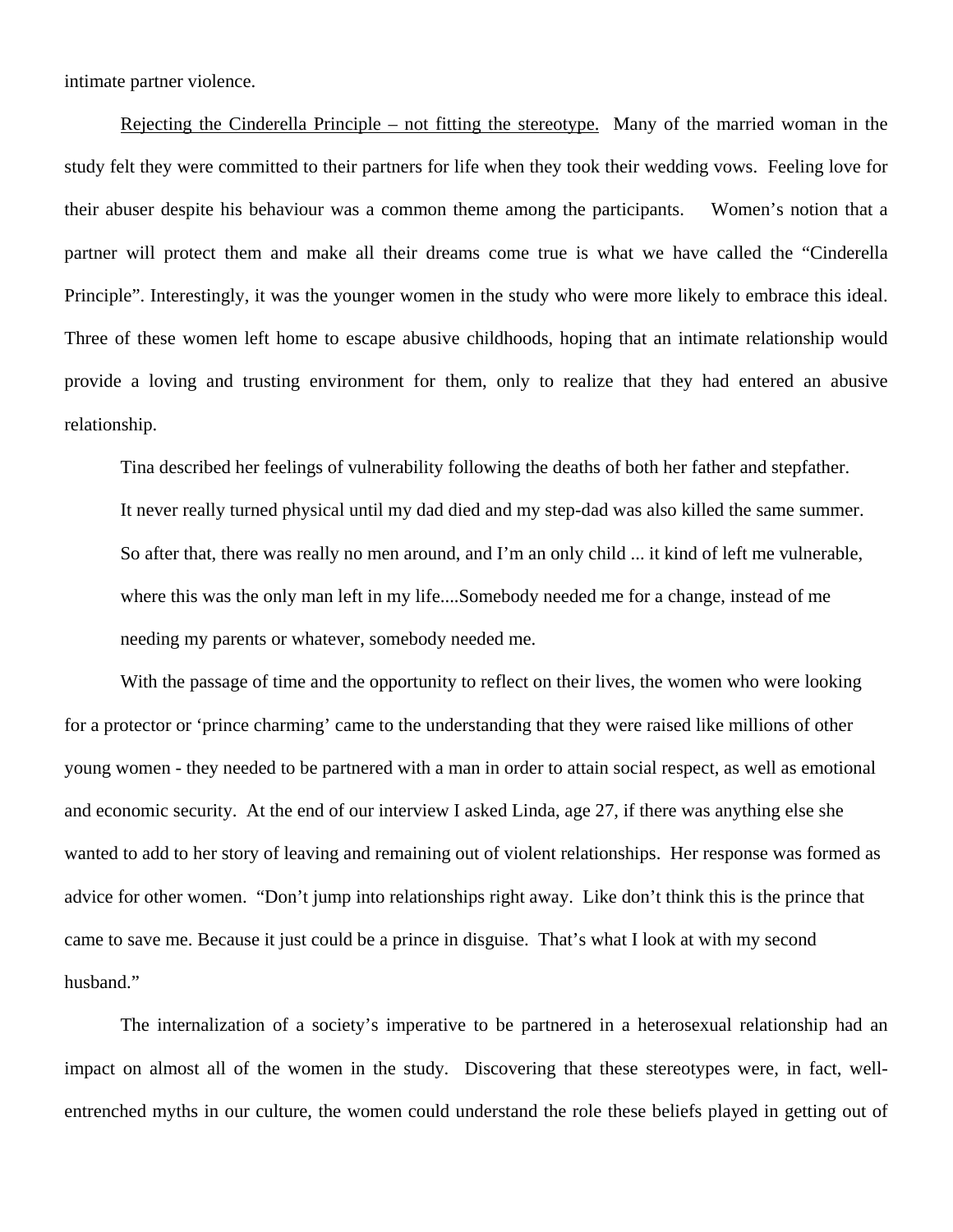their relationship and remaining free of violence. This new understanding gave the women the strength to "resist" the pressure to be partnered. Rebecca, age 30, left her common-law partner after six years. While in the transition of leaving, she described periods of feeling anxious about growing older and being single.

I think that stupid thing that once you're past 24 or 25, like you'd better find someone and get married. I know that's stupid but at the time I remember thinking well 27, it's too late for me to find someone again, you'll never get married. And I do remember thinking that way. But that was really dumb. I look back and realize that. But that was hard, thinking of time constraints.

### (Re)discovering Self

For many of the women in the study, reflecting on who they were before the relationship began and who they had become was at the core of being able to stay out. A renewed sense of self-worth came from both internal and external sources. Freedom from the abuse allowed the women to see new possibilities for themselves. For example, two of the women experienced dramatic, and desired, weight-loss during the transition of leaving. Both of these women felt this contributed to their improved sense of self-worth, which, in turn, gave them added confidence to leave their abusers and begin a new life.

Jennifer, age 49, described being out of the relationship as a source of freedom that she had not felt in years. This freedom gave her the time to find herself. "I'm finding out who I was before I met this man, and it is a wonderful, wonderful feeling, because I lost or I had buried – because in the relationship I don't know who I was but it wasn't me." She shared with me the things she is now enjoying. "I found I love to read, I love to walk, I love to just experience life, to just take it all in. But, with him, it was typically dark and ugly, when I look back."

Linda, age 27, described an inner strength that developed after leaving. Linda had gained weight over the years and her abuser always called her "lazy and fat". She explained that her inner strength came from being more independent, gaining a sense of freedom, not being told "what to do all the time" and from a weight loss that helped her feel more confident about herself. In addition, Linda found gainful employment and was able to end years of receiving social assistance, both of which helped boost her self-esteem. She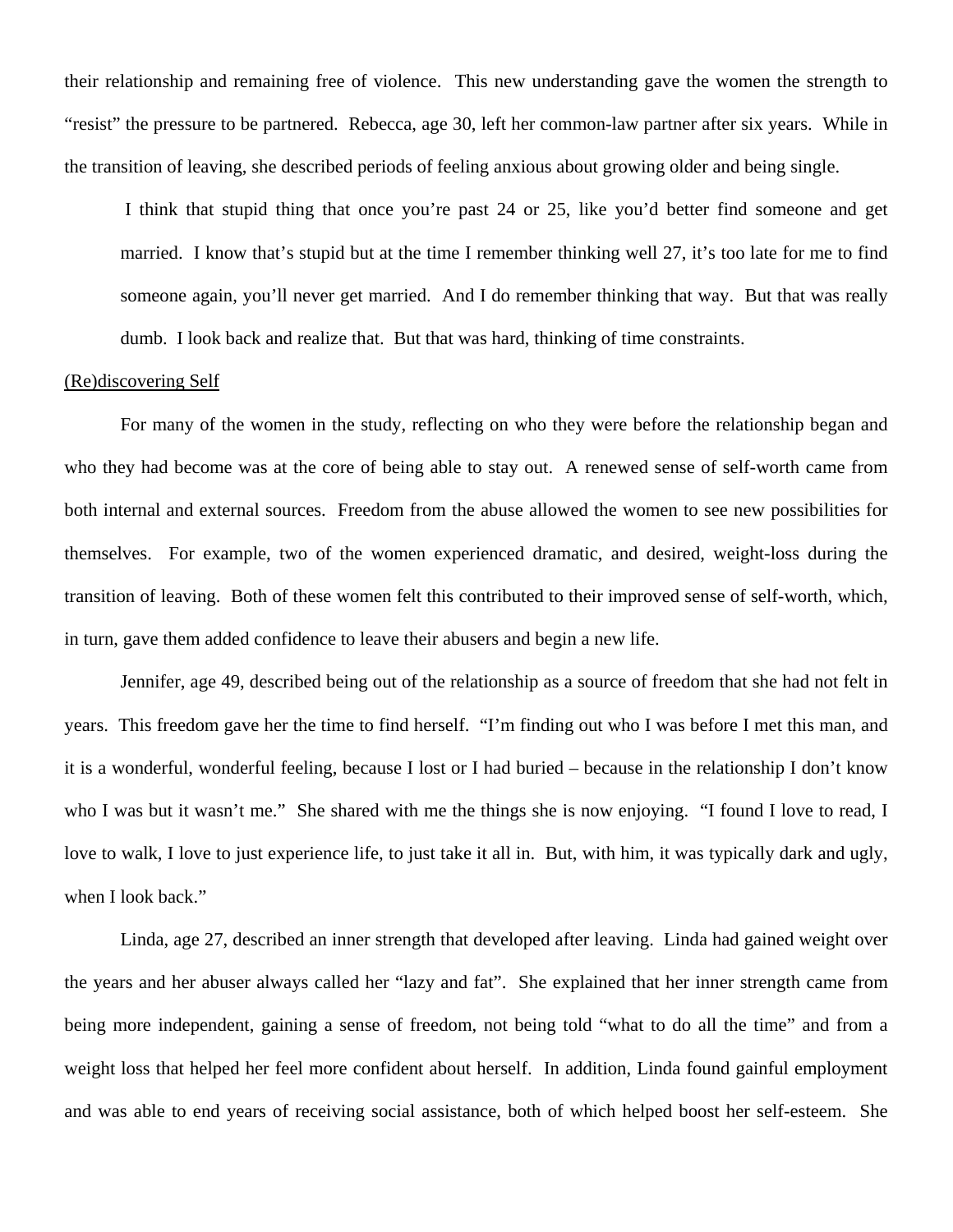described in detail a renewed sense of self-worth:

 Self-confidence. I know who I am. I know who I want to be. I went to school, like I decided I am going to do stuff for myself. And I think once you have self-confidence you can get through pretty much anything because you don't doubt yourself every time you do something. So I think self-confidence is one of the best things.

Dianne, who had been married to an abusive partner for ten years, described how her self-confidence was boosted as she became more dependent on herself and less dependent on her abuser once there was geographical distance between them. "Well for one thing I think it is because he wasn't there afterwards telling me that I can't do anything and this and that. Once he was gone I could do what I wanted and how I wanted without anybody telling me. I like that. I liked being independent as the years went by." Dianne became accustomed to her independence and did not want to risk losing it.

Cathy's improved self-esteem came partly from her involvement in helping others and surrounding herself with positive people. Cathy, a 34-year-old mother with two children, reported that an improved sense of self-worth helped her to remain out of an abusive relationship. "I think becoming involved in the community, volunteering for different things helped my self-esteem – I didn't do those things before."

(Re)discovering self was the process that almost all of the participant's were most proud of when questioned about how they had been able to remain out of an abusive relationship. All of them felt this personal sense of their own strength was the critical element in remaining out of violent relationships.

#### Sustaining Relationships

When the women had the opportunity to fulfill their needs and wishes about how they wanted to move on with their lives, they saw how years of isolation had affected their relationships with others. Reconnecting with family and friends was critical for almost all of the women in their efforts to remain free of abusive relationships. The isolation that created social deprivation was a loss that many of the women did not want to experience again. Although one-third of the women were involved with new intimate partners, all expressed concerns about entering or maintaining healthy, violent-free relationships with new partners. Many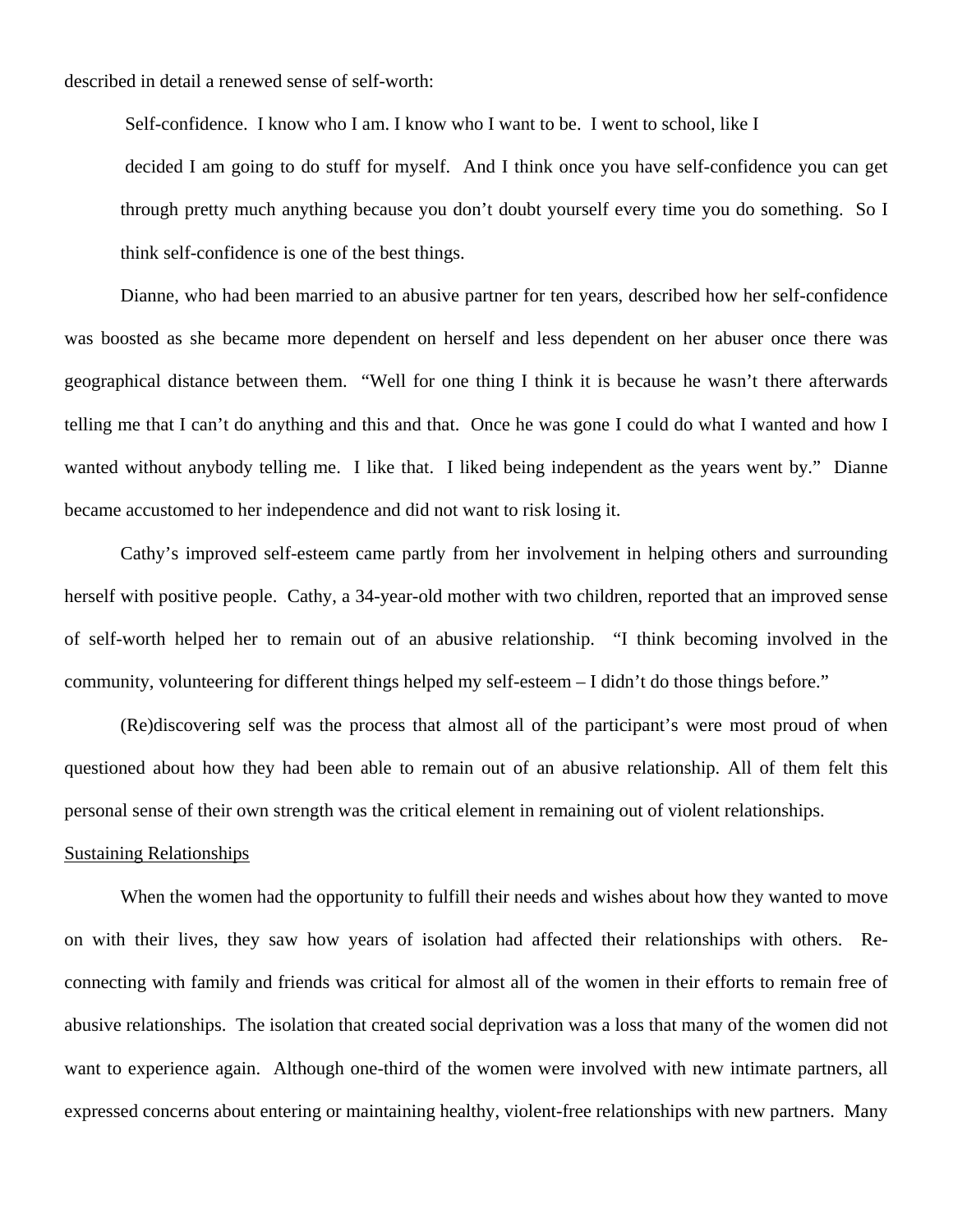of the women described feelings of anxiety, fear, and uncertainty when they spoke of starting new relationships.

Jennifer explained that she had become so alone and isolated during her marriage that just being with people, even if they were strangers, was important to her. "And when I find myself looking back, I forced myself to go out to a mall, just to walk around and be with people, just to change my mind. I spend time with my sister and her family now." Thus, experiencing the freedom to be with others was a source of pleasure that reinforced the desire to stay out of an abusive relationship.

#### In Case I Fall: The Safety Net of Helping Agencies

All of the participants had been out of the abusive relationships for over two years. Just over half of the women continued to receive counseling from various sources that included: a family physician, a counselor at a battered women's center, a psychologist, and a psychiatrist. The women spoke about knowing that there are agencies to help them should they need support in the future as a great source of comfort to them. Many of the women were unfamiliar with helping agencies while they were in their relationships and did not access them until they prepared to leave. Information about key resources, such as shelters and counselors, came from a variety of sources including family physicians, the telephone book, and Family and Social Services. For example, Leslie confided in her family physician, which helped connect her to the resources she needed. "But when you are not aware of what is available to you, you have no idea. And I was not aware, even though I lived in a small community that has a shelter. I knew nothing about it." Two years later, Leslie continues to see the counselor with whom she connected when she first met her at the shelter.

Many of the women were able to relate the changes that had occurred in their beliefs about woman abuse and their rediscovery of self with a better understanding of where to go for help when it was needed. These changes resulted in less fear, isolation, and misconceptions about agencies that are available to abused women.

#### Encounters with the Health Care System

All of the participants had encounters with the health care system with respect to the violence in their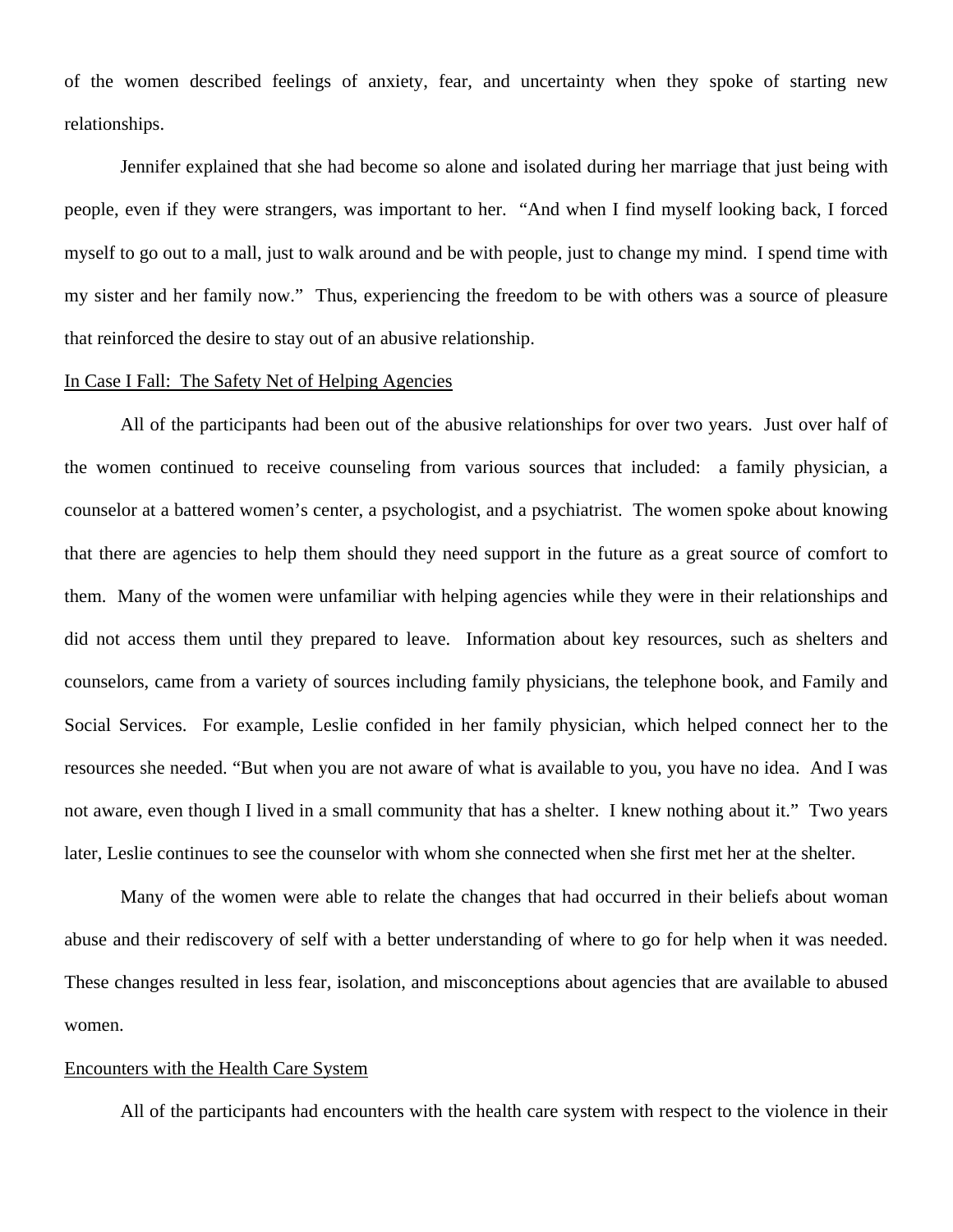lives. The nature of these encounters is important because all of the women experienced a change in health as a result of the violence in their lives. They did not seek out the health care system as a place to help them leave or remain out of their relationship but as a place to seek treatment for the health effects of woman abuse. All of the women and some of their dependent children suffered a change in physical and/or mental health during their abusive relationships. Six of the participants were diagnosed with a form of depression and three required hospitalization secondary to the depression. A family physician or a psychiatrist prescribed anti-depressants for 9 of 10 women in the study. Two of the participants' female children suffered from diagnosed eating disorders. At the time of the interviews all of the women had come to understand that the changes in their health status were directly related to the abuse they had encountered.

#### The Role of the Nurse

Just over half of the women had direct contact with nurses with respect to the violence in their lives. All of these encounters took place within acute care settings. One of the participants entered a university nursing program while in an abusive relationship and another had a close friend who was a nurse. In each of these cases, these women sought the advice of the nurses who were close to them, but never accessed the support of a nurse through the formal health care system. Of the women who had direct contact with nurses, none described nurses as influential in their decisions during or after leaving their partners. In fact, the women who did encounter nurses explained that they were only peripherally involved in their care and could remember interactions with their physicians more clearly.

She didn't look like a nurse. Many of the women who encountered female counselors in shelters, family physician's practices, and advocacy centers were unable to identify the professional status of these counselors. Tina saw a female counselor at her family doctor's office but was unsure if this woman was a nurse. She could not articulate what kind of counselor she was. "She now totally helps me with everything and helps me to deal with everything, like to deal with my depression as well as to deal with the aftermath of the abuse."

Leslie worked in a setting where she was in contact with nurses every day. At the time of our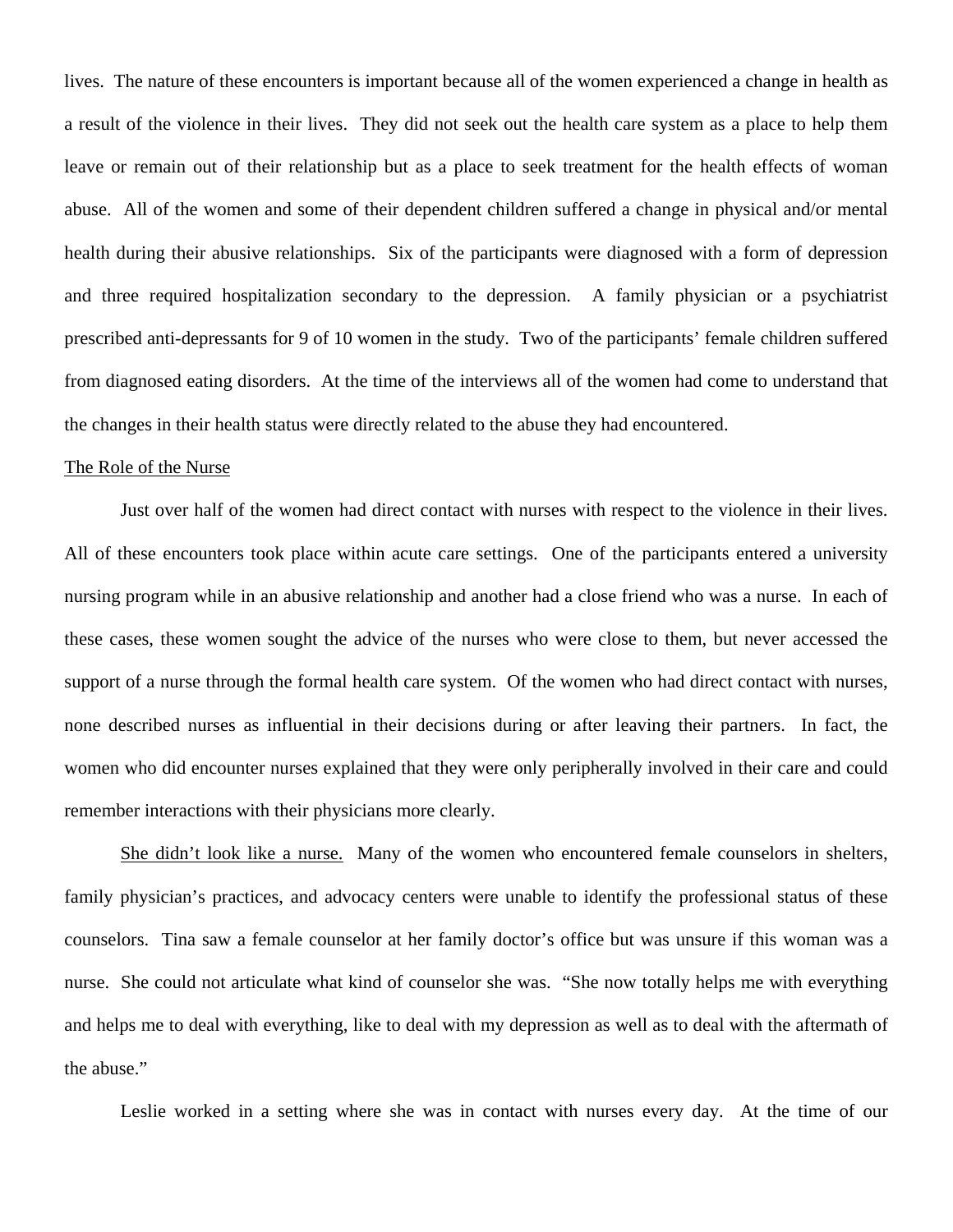interview, she had begun to share her stories of living in an abusive relationship with nurses in her work setting and found them very supportive of her and her family. When asked directly if she would be as open with her co-workers if they were not nurses, she was uncertain.

Gloria confided in a close friend who was a nurse during the break-up of her second marriage. She identified this period of time with the end of her silence as she became more vocal about the abuse with those close to her. "Then my friend, the nurse, she was there. It helped talking to her. Then I went to the authorities."

These examples suggest that, while many of the participants had encounters with nurses and female counselors, they were unclear of the role nurses played in supporting abused women in leaving and remaining out of abusive relationships.

## Discussion

It is clear that the factors involved in helping women remain out of abusive relationships are intertwined with their experiences of leaving these relationships. The four themes identified in this study reveal the complex nature of the relationships that exist between interpersonal relationships, sociostructural influences, and self. Of importance to the women in this study as they strove to remain out of an abusive relationship, was the delicate balance they found between the rediscovery of self and the outside support of family, friends, and professional help agencies.

 One-third of the study participants stated they entered and stayed in relationships that were abusive secondary to the pressures they felt to be partnered. This finding has implications that are far-reaching and move beyond individual explanations of the leaving and remaining out processes. Sex-role stereotyping and the societal pressures to be in a heterosexual relationship continue to be a concern for women of all ages. A sex-role stereotype is a belief about how men and women conform to a fixed pattern of behaviour (Rosener, 1990). Throughout time and across many cultures, sex-role traits and behaviours for men and women have become socially acceptable and as people within a culture, we adopt these behaviours to remain within the norm (Rosener; Kirkwood, 1993).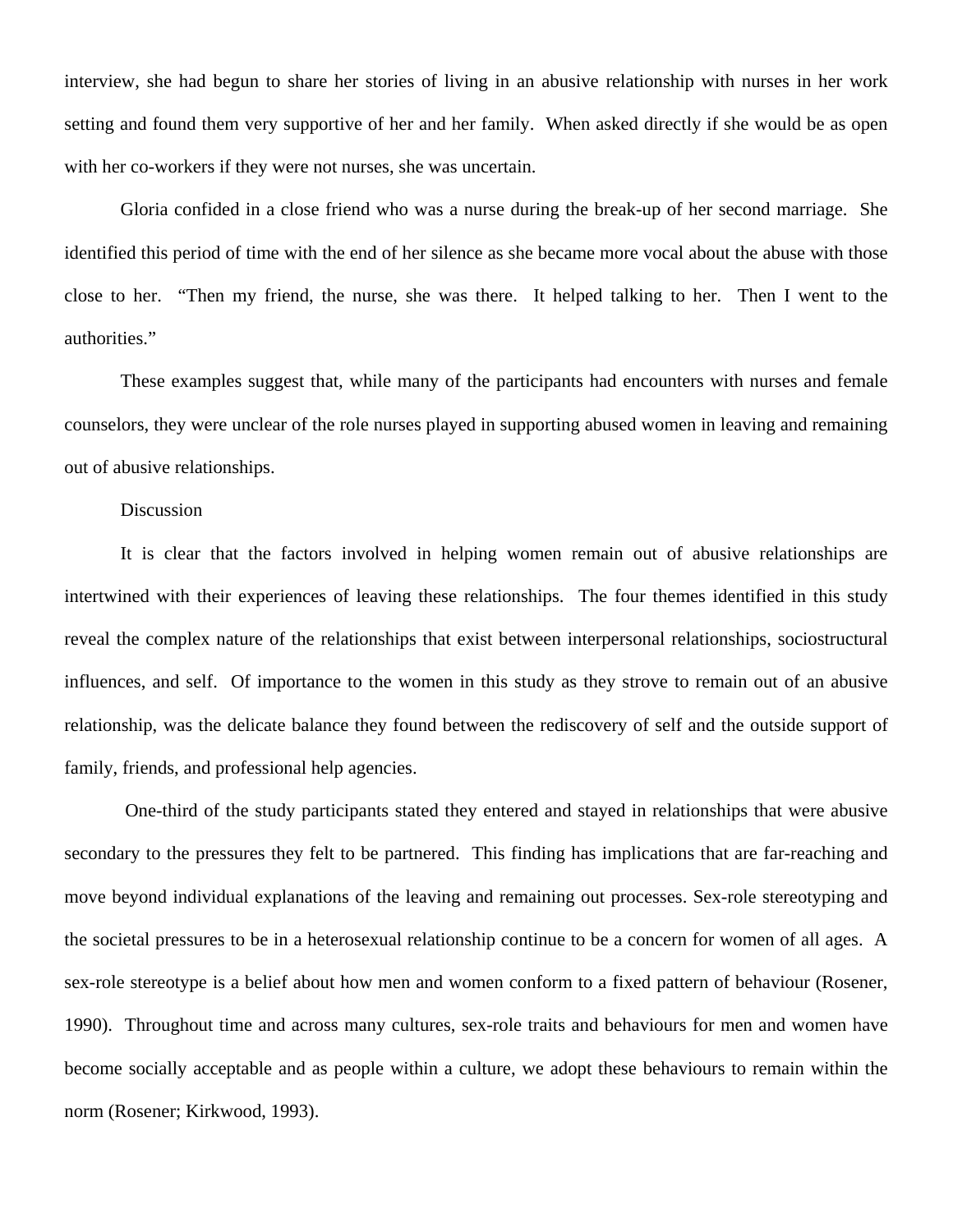The study findings support women's use of helping agencies during and after the leaving process. Some of the participants indicated that they were initially unclear as to which agencies could help them. Once the connection was made with these agencies, the women used these resources to help them get out of the relationship. Each of the women felt secure in the knowledge that there was this safety net for them. This finding supports other research that highlights the need for helpers to remove the barriers that exist for women who are trying to access and use resources to their full advantage (Campbell, 1998; Wuest & Merritt-Gray, 2001).

The findings in this research contribute to the emerging body of knowledge related to a woman's ability to remain out of an abusive relationship. Specifically, this research supports the balance that exists between internal and external resources, which influence a woman's decision in leaving, and remaining out of an abusive relationship. Findings bear similarity to aspects of Wuest and Merritt-Gray's (2001) stage of "moving on" after leaving which women feel a sense of security and control over their lives. "Moving on" is the process in which women shed their identities as victims, begin to launch new relationships and create new images of themselves. Similarly, participants in this study re-established fractured relationship once they felt they had great control over their situations and could resume interpersonal relationships with some vigor. In addition, they developed self-confidence and a strong sense of self. (Re)discovery of self as a resource for remaining free of intimate partner violence has been highlighted as a key resource for leaving and remaining free of intimate partner violence (Landenburger, 1998; Farrell, 1996; Wuest & Merritt-Gray, 1999, 2001). Landenburger (1998) described a period of time when women search for meaning to make sense of their experiences with their partner. During this time, a woman examines herself as an individual and in relation to others which assists in the development of a positive view of self (Landenburger).

The difficulty experienced in recruiting a culturally diverse sample suggests that the findings may not be relevant to women from minority groups. It is reasonable to presume that women from different cultures also have difficulty accessing services and sharing their situations with family, friends, and health care providers that can help women to end the violence in their lives. However, the context in which this process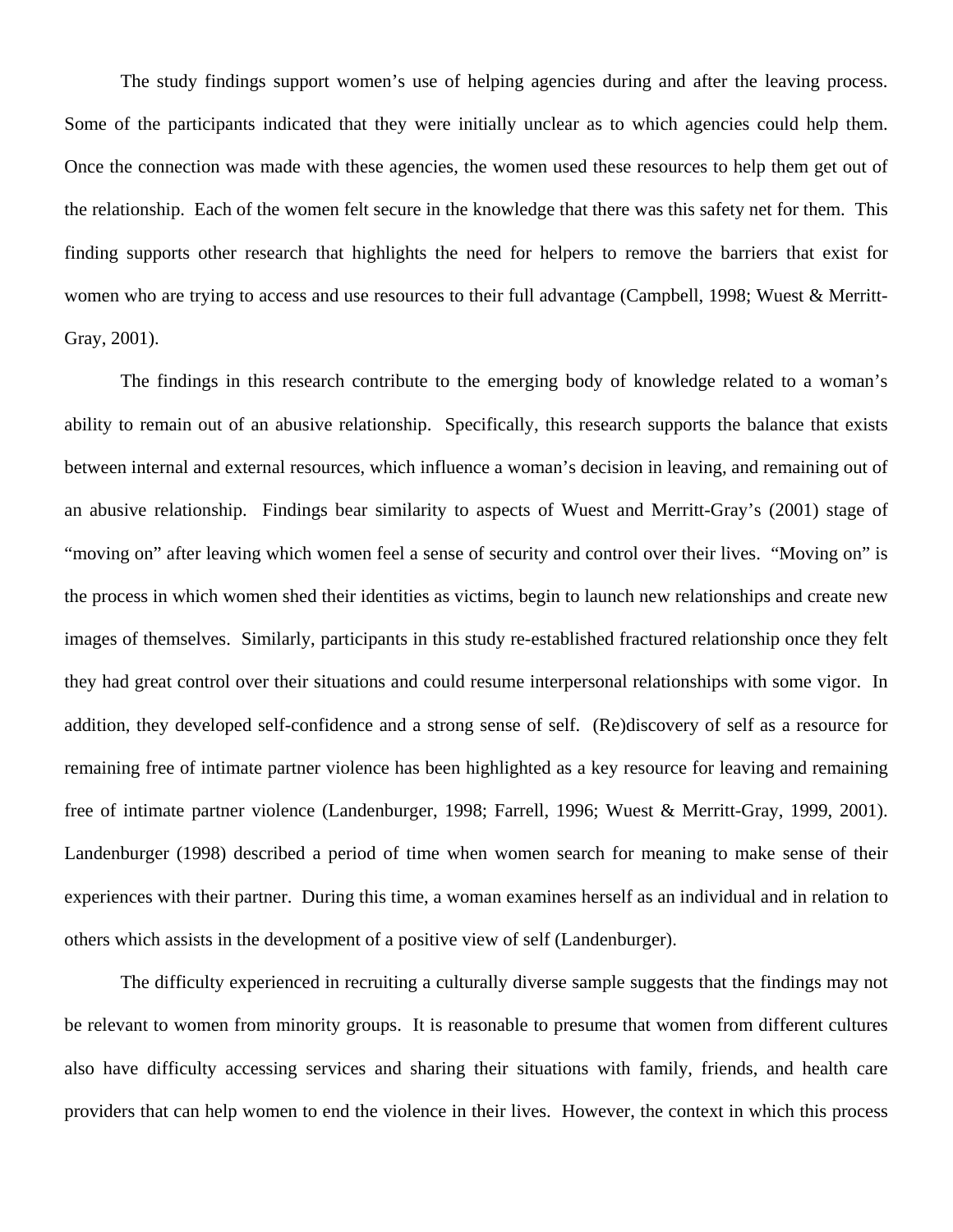occurs may differ. Further research is essential in understanding how the experiences of women whose voices are rarely heard may vary from those of Euro-Canadian women.

The invisibility of nursing work is a systemic issue that has implications beyond the scope of this study. Findings of this study support the importance of acknowledging and supporting the work nurses do with women who have encountered intimate partner violence. Studies which examine the experiences of nurses who care for abused women are particularly needed to critically examine current practices and to suggest ways that the care of women can be enhanced to help them live violence-free.

# Conclusion

Findings from the current study highlight the ongoing need to advocate for and assist women during the transition of leaving and in their efforts to remain out of abusive relationships. Nurses and nursing leaders have the opportunity to support and introduce system-wide policies, such as universal screening for woman abuse, that create an environment for change and create a work environment in which daily guidelines and polices promote the care of women who experience intimate partner violence.

### References

 Berman, H. (1999). Health in the aftermath of violence: A critical narrative study of children of war and children of battered women. Canadian Journal of Nursing Research, 31(3), 89-109.

 Bohn, D. (1998). Clinical interventions with Native American Battered Women. In J. Campbell (Ed.), Empowering Survivors of Abuse (pp. 241-258). Thousand Oaks, CA: Sage.

Boyd, M. (2000). Task force on the health effects of woman abuse, Middlesex-London Health Unit. Task Force on the Health Effects of Woman Abuse – Final Report. London, ON.

Campbell, J. C. (1989a). A test of two explanatory models of women's responses to battering. Nursing Research, 38, 18-24.

Campbell, J.C. (1992). Correlates of battering during pregnancy. Research in Nursing and Health,  $\underline{15}$ , 219-226.

Campbell, J. C. (1998). Empowering Survivors of Abuse. Thousand Oaks, CA: Sage.

Dienemann, J., Trautman, D., Shahan, J., Pinella, K., Krishnan, P., Whyne, D. Bekemeir, B & Campbell, J. (1999). Developing a domestic violence program in an inner-city academic center emergency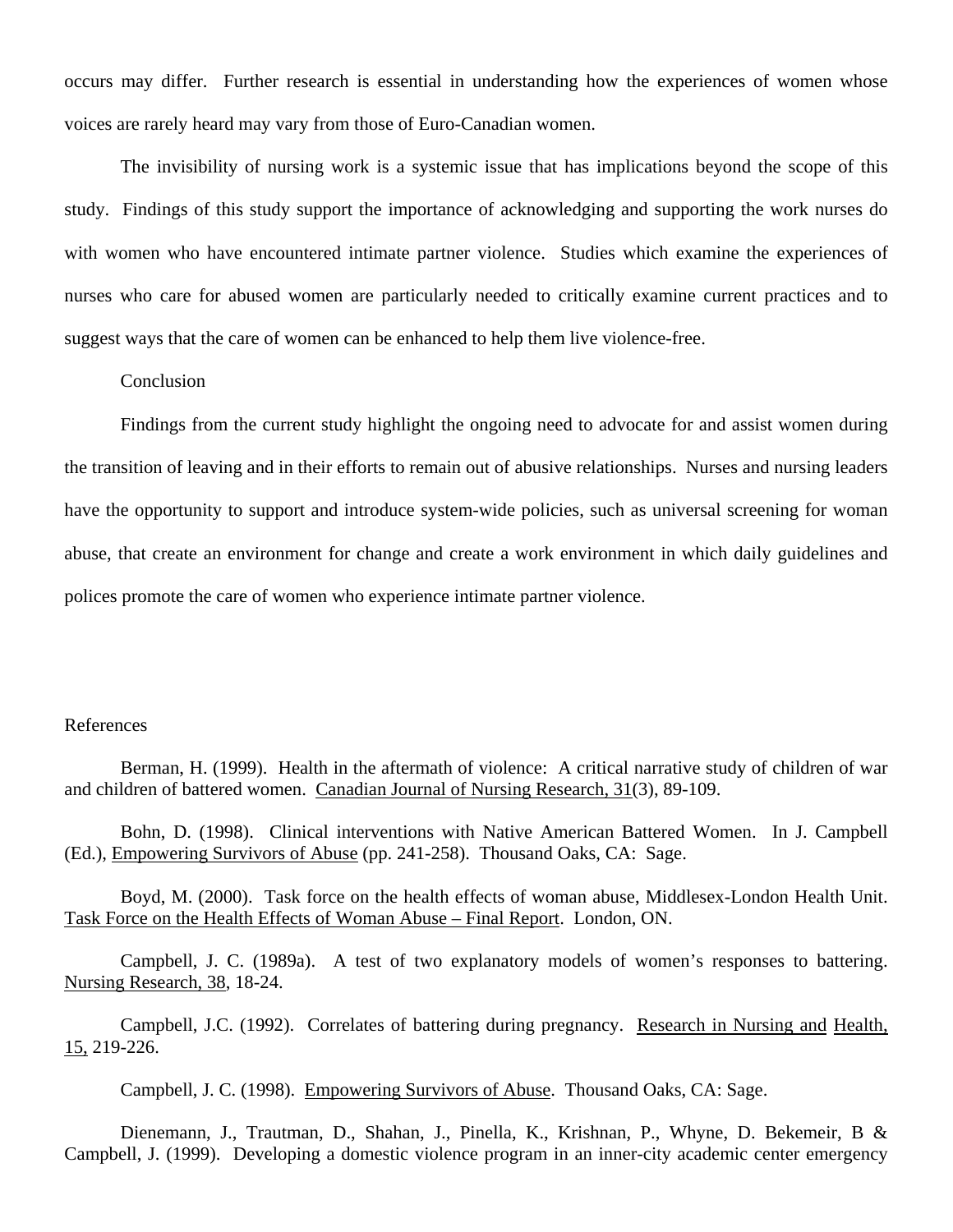department: The first 3 years. Journal of Emergency Nursing, 25(2), 110-15.

Dumont-Smith, C. (1998). Aboriginal Canadian children who witness and live with violence. In P., Einat, P. Jaffe, J. Edelson (Eds), Ending The Cycle of Violence (pp. 275-283). Thousand Oaks, CA: Sage.

Dutton, M. A. (1992). Empowering and healing the battered woman. New York, NY: Springer.

Edleson, J. & Eisikovitis, Z (1996). Visions of continued change. In J. Edleson, Z. Eisiskovitis (Eds.), Future Interventions with Battered Women and their Families (pp.1-6). Thousand Oaks, CA: Sage.

Farrell, M. L. (1996). Healing: A qualitative study of women recovering from abusive relationships with men. Perspectives in Psychiatric Care, 32(3), 23-32.

Grasely, C., Stickney, J., Harris, R., Hutchinson, G., Greaves, L., Boyd, T. (1999). Assessing the integrated model of services for abused women: The consumers' perspective. Unpublished manuscript, The University of Western Ontario.

Hall, J. & Stevens, P. (1991). Rigor in feminist research. Advances in Nursing Science, 13(3), 16-29.

Health and Welfare Canada. (1993). Ottawa: Government of Canada.

Herman, J. L. (1992). Trauma and Recovery. New York, NY: Harper Collins.

Hotch, D, Grunfeld, A., Mackat, K. & Ritch, L. (1996). Policy and procedures for domestic violence patients in Canadian emergency departments: A national survey. Journal of Emergency Nursing, 22(4), 278- 282.

Kirkwood, C. (1993). Leaving Abusive Partners. Thousand Oaks, CA: Sage.

Landenburger, K. (1989). A process of entrapment in and recovery from an abusive relationship. Issues in Mental Health Nursing, 10, 209-227.

Landenburger, K. (1993). Exploration of women's identity: Clinical approaches with abused women. AWHONN'S Clinical Issues in Perinatal and Women's Health Nursing, 4(3), 378-384.

Landenburger, K. (1998). The dynamics of leaving and recovering from an abusive relationship. Journal of Gynecological and Neonatal Nursing, 27, 700-706.

McCauley, J., Kern, D. E., Kolodner, K, Dill, L., Schroeder, A., DeChant, H, Ryden, J., Bass, E. & Degrogatis, L.R. (1995). The "battering syndrome": Prevalence and clinical characteristics of domestic violence in primary care internal medicine practices. Annals of Internal Medicine, 123(10), 7444-781.

Merritt-Gray, M & Wuest, J. (1995). Counteracting abuse and breaking free: The process of leaving revealed through women's voices. Health Care for Women International,16, 399-412.

Mills, T. (1985). The assault on the self: Stages in coping with battering husbands. Qualitative Sociology, 8, 103-123

Mishler, E. (1986). Research Interviewing. Harvard, MA: Harvard University Press.

Mishler, E. (1986). The Analysis of Interview-Narratives. In T. Sarbin, (Ed.), Narrative Psychology